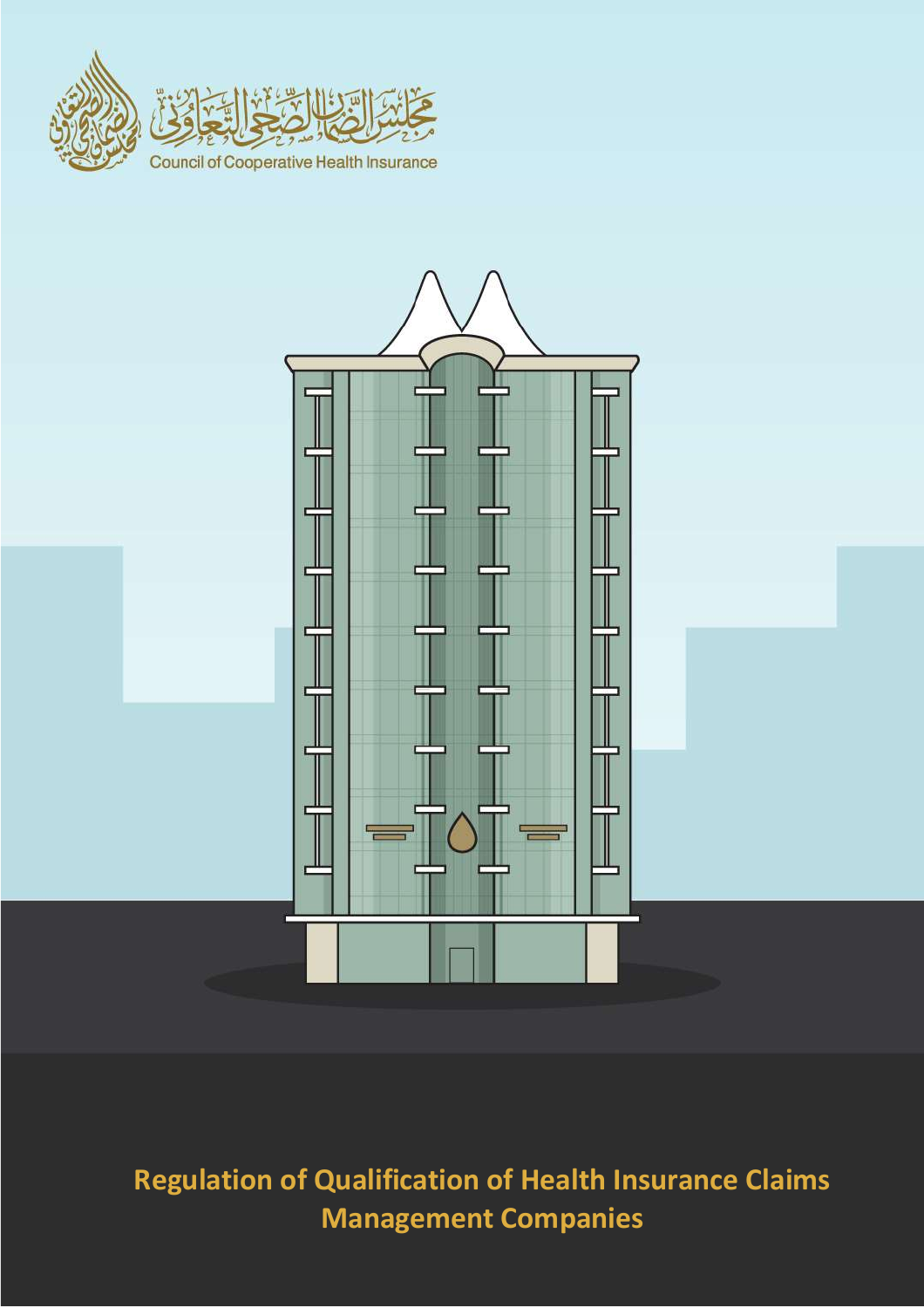

## **Table of Contents**

| Page No        | Item                                                                                                         |
|----------------|--------------------------------------------------------------------------------------------------------------|
| $\overline{2}$ | <b>Chapter One: Definitions</b>                                                                              |
| 4              | Chapter Two: Qualification of Health Insurance Claims Management<br>Companies                                |
| 8              | Chapter Three: Tasks and Works of Health Insurance Claims<br><b>Management Companies</b>                     |
| 9              | Chapter Four: Rules of Practicing Works of Health Insurance Claims<br>Management                             |
| 11             | Chapter Five: Overseeing Health Insurance Claims Management<br>Companies                                     |
| 13             | Chapter Six: Regulation of All Relationships between Parties to the<br>Relationship Specified in Article (1) |
| 15             | <b>Chapter Seven: Penalties and Settlement of Disputes</b>                                                   |
| 16             | Chapter Eight: Transitional Provisions and Implementation of this<br>Regulation                              |
| 17             | <b>Chapter Nine: Forms</b>                                                                                   |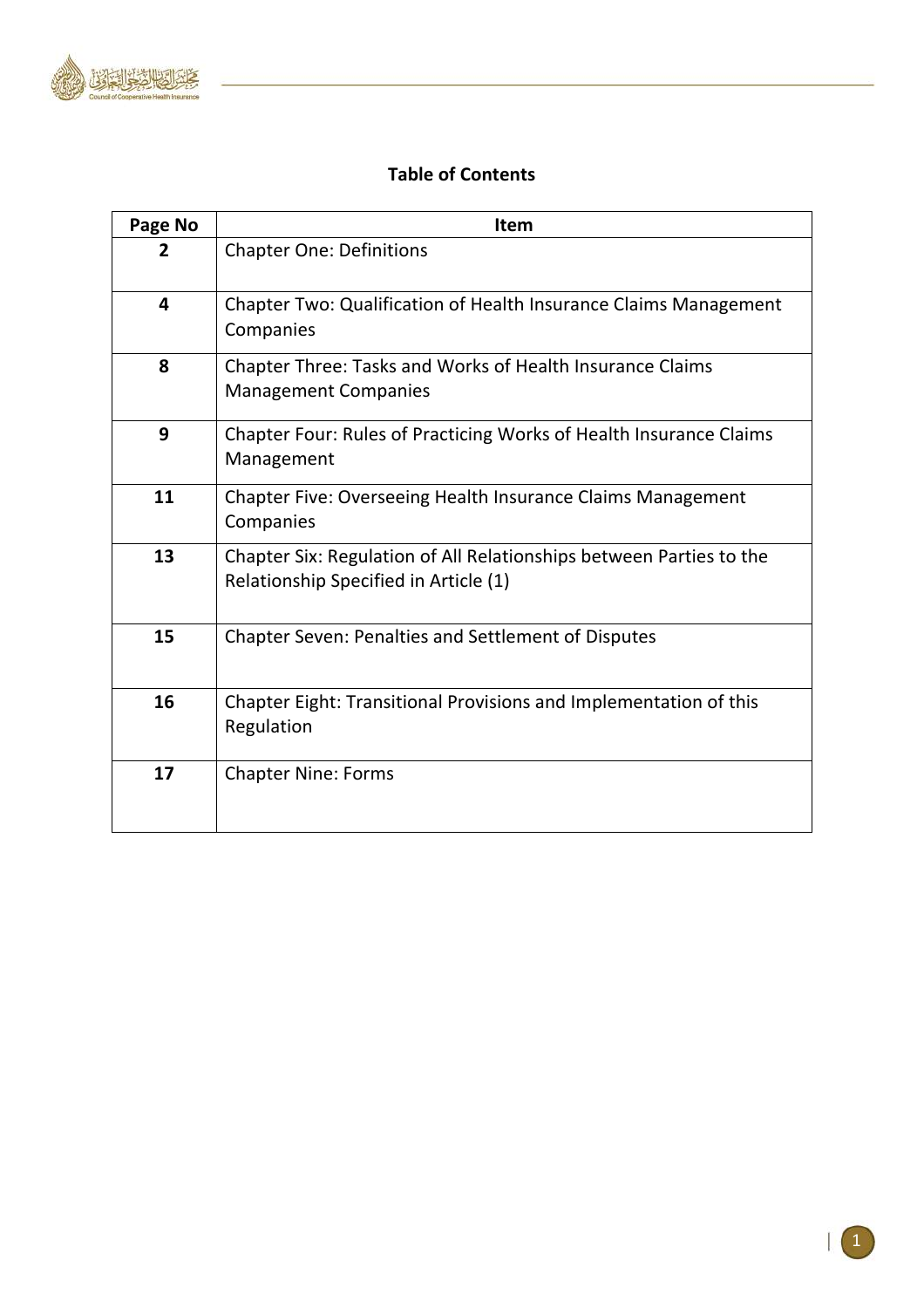

## **Chapter One: Definitions**

## **Article (1): The following terms shall have the meaning ascribed to them:**

- 1. **Law:** means the mandatory Cooperative Health Insurance Law, issued by Royal Decree No. (10/M) on 01/05/1420 A.H (12/08/1999 A.D).
- 2. **Council:** means the Council of Cooperative Health Insurance (CCHI), which is established under the provisions of Article (4) of the Law.
- 3. **General Secretariat**: means the executive body of the CCHI.
- 4. **Authority**: Saudi Arabian Monetary Authority (SAMA).
- 5. **Social Insurance**: means the applicable insurance under the Social Insurance Law, and shall be implemented by the General Organization for Social Insurance (GOSI).
- 6. **Employer**: means any natural person or legal entity that uses one or more workers.
- 7. **Policyholder**: means any natural person or legal entity that the insurance policy is issued with its name.
- 8. **Dependent / Dependents**: means husband, wives, male children under the age of 18 and unmarried girls.
- 9. **Insurance Company**: means the cooperative health insurance company, which is licensed by SAMA to operate within the Kingdom of Saudi Arabia and qualified by the Council to exercise the cooperative health insurance works.
- 10.**Health Insurance Claims Management Company**: Companies that settle insurance claims and are licensed by SAMA to work within the Kingdome of Saudi Arabia and qualified by the Council to manage the cooperative health insurance claims.
- 11.**Insured (Beneficiary):** means any person who is included by the Law, and insured by an insurance company.
- 12.**Health Insurance**: means the cooperative health insurance that is referred to in the Law.
- 13.**Urgent Case**: means the medical treatment, which is required by medical condition of the beneficiary as a result of an accident or urgent health case that requires prompt medical attention.
- 14.**Insurance Coverage**: means the basic health benefits that are available to the beneficiary and specified by the insurance policy/policies issued by the Council.
- 15.**Insurance Policy**: is the fundamental cooperative health insurance policy and any other policies acknowledged by the Council, which includes the limitations, benefits, exceptions and general conditions and issued by the Insurance Company according to an insurance application submitted by Employer (Policyholder).
- 16.**The Premium (Subscription):** means the amount that shall be paid to insurance companies by Policyholders for the insurance coverage that is provided by such insurance policy during the insurance period.
- 17.**Deductible/Endured Rate (Co-Payment)**: means the amount that shall be paid (specified in the insurance policy schedule) by the beneficiary (the insured) upon visiting a doctor.
- 18.**Benefit**: means all expenses of providing health services that are included in the insurance coverage within the limits set forth in the table of insurance policy.

2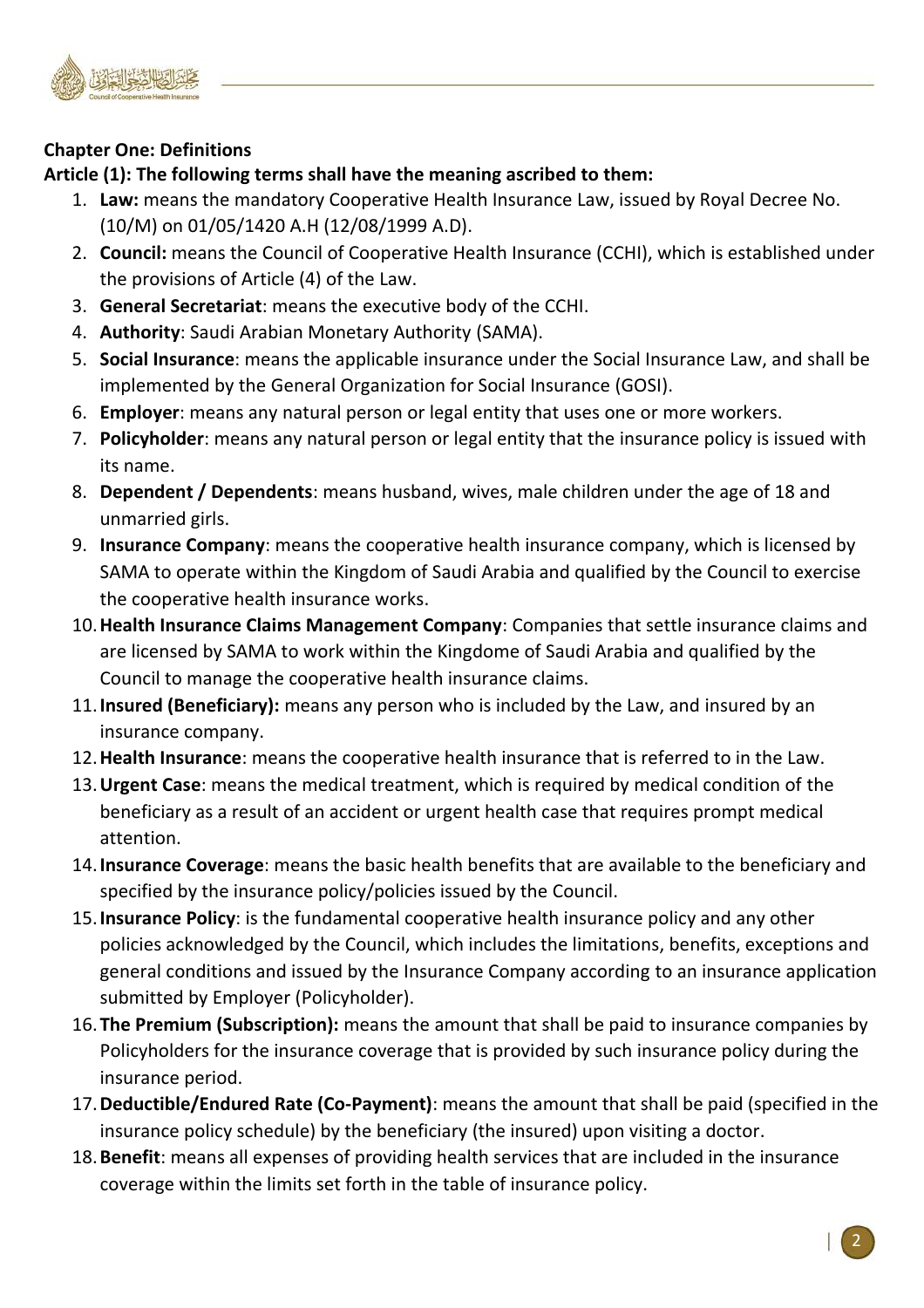

- 19. **Service Provider**: means health facilities approved by the General Secretariat, in accordance with the applicable regulations, to provide healthcare services within the Kingdom of Saudi Arabia e.g. hospital, diagnostic center, clinic, pharmacy, laboratory, physical therapy center or radiation therapy center.
- 20.**Approved Service Providers Network**: means a group of healthcare service providers accredited by the Council and specified by the health insurance company to provide services to the Employer/ Policyholder. Such services are provided through the direct registration at the expense of the insurance company when the insured present their valid insurance cards. Such network shall include the following three levels of healthcare:
	- A) The first level of providing healthcare services (Initial Healthcare).
	- B) The second level of providing healthcare services (Public Hospitals).
	- C) The third level of providing healthcare services (Specialized/Reference Hospitals).
- 21. **Fraud**: means the deliberate misleading done by a person or entity to use healthcare illegally through deliberate deception that leads to having benefits, providing exceptional advantages or exceeding the permissible limits for an individual or entity.
- 22.**Abuse**: practices done by individuals or entities that may lead to having benefits or advantages that are not authorized to them, but without the intention of cheating and fraud or deliberate lying and distortion of facts in order to have a benefit.
- 23.**Claim:** means a request submitted to the insurance company by the service provider or the beneficiary directly for compensation for healthcare services (covered by the policy). **Claim Supporting Documents:** means all documents proving the insured's age, nationality and identity, as well as the validity of the insurance coverage, circumstances of the event giving rise to such claim and payment of relevant costs, in addition to other documents such as police reports, invoices, receipts, prescriptions, physician reports, referrals and recommendations and any other original documents that may be required by the company.
- 24.**Claims Beneficiaries**: means the insured that the claim is issued with his/her name by service providers in consideration for having a provided medical service.
- 25.**Insurance Parties**: means insurance companies, health insurance claims management companies and service provider according to contracts concluded therebetween.
- 26.**Medical Claim Services Management Contract**: a contract that regulates the relationship between (the insurance company/the health insurance claims management company) and specify the rights and duties of each party. Such contract represents the minimum rights of the insured set forth in the health insurance policy for the purpose of managing and settling health insurance claims.

## **Chapter Two: Qualification of Health Insurance Claims Management Companies**

**Article (2):** Any health insurance claims management company that desires to work in the field of cooperative health insurance shall be subject to the following requirements:

1. Shall be licensed by SAMA to operate within the Kingdom of Saudi Arabia as limited liability/ joint stock insurance claims settlement companies.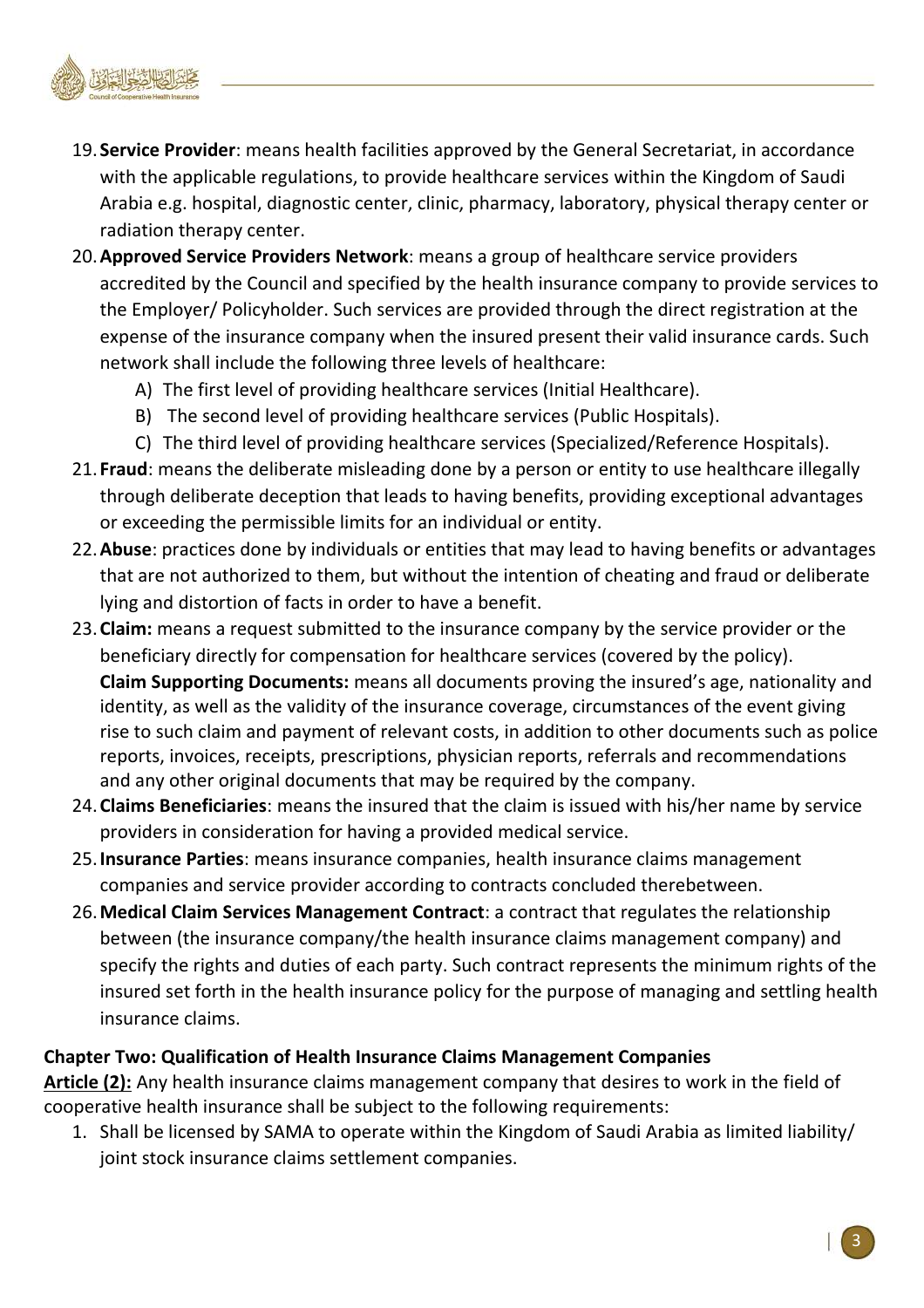

- 2. Activities of medical claims management shall be separated from the activities of other claims (if any).
- 3. The qualification period of all health insurance claims management companies shall be 3 Hijri years subject to renewal.
- 4. The value of qualification application forms for the first time (and/or) qualification renewal forms shall be (SAR 1000).
- 5. The financial compensation of qualification for the first time shall be SAR (90,000) for 3 Hijri years subject to renewal (the consideration of the first year shall be nonrefundable if the company does not obtain such qualification) and shall be divided by three years as follows:
	- (SAR 30,000) is the qualification value for the first year.
	- (SAR 30,000) is the qualification renewal value for the second year.
	- (SAR 30,000) is the qualification renewal value for the third year.
- 6. The financial consideration of qualification renewal shall be SAR (90,000) for 3 Hijri years and shall be divided as previously mentioned.
- 7. Companies shall use integrated accounting systems thereof.
- 8. The efficiency of the executive and medical body of companies shall have the approval of the General Secretariat.
- 9. Any financial amounts shall not be collected from the insured directly.
- 10.An insurance policy shall be concluded to cover the professional liability risks resulting from default, negligence and fault where the insurance coverage shall be at least (SAR 1,000,000).
- 11.All qualification renewal applications shall be submitted before (30) days at least of the qualification expiry date.
- 12.All health insurance claims management companies shall saudize related medical jobs, taking into account Saudis employment and qualification plans submitted to SAMA and decisions and instructions issued by the Council.
- 13. All health insurance claims management companies shall provide the General Secretariat with any required information by the same for the purpose of examining qualification or qualification renewal applications within 30 days.

**Article (3):** The submission of qualification applications shall be in writing according to the forms designated for such purpose and the following documents shall be attached:

- 1. Permit issued by SAMA.
- 2. A copy of the valid commercial register.
- 3. A copy of Zakat and Tax Certificate (for existing companies).
- 4. C.Vs of the executive members of the company.
- 5. A copy of the annual report (for existing companies) approved by the certified accountants and signed by the chairman of the board of directors or the director-general of the company. Such report shall indicate all company works performed during the previous fiscal year regarding the medical claims.
- 6. A written undertaking stipulates the following: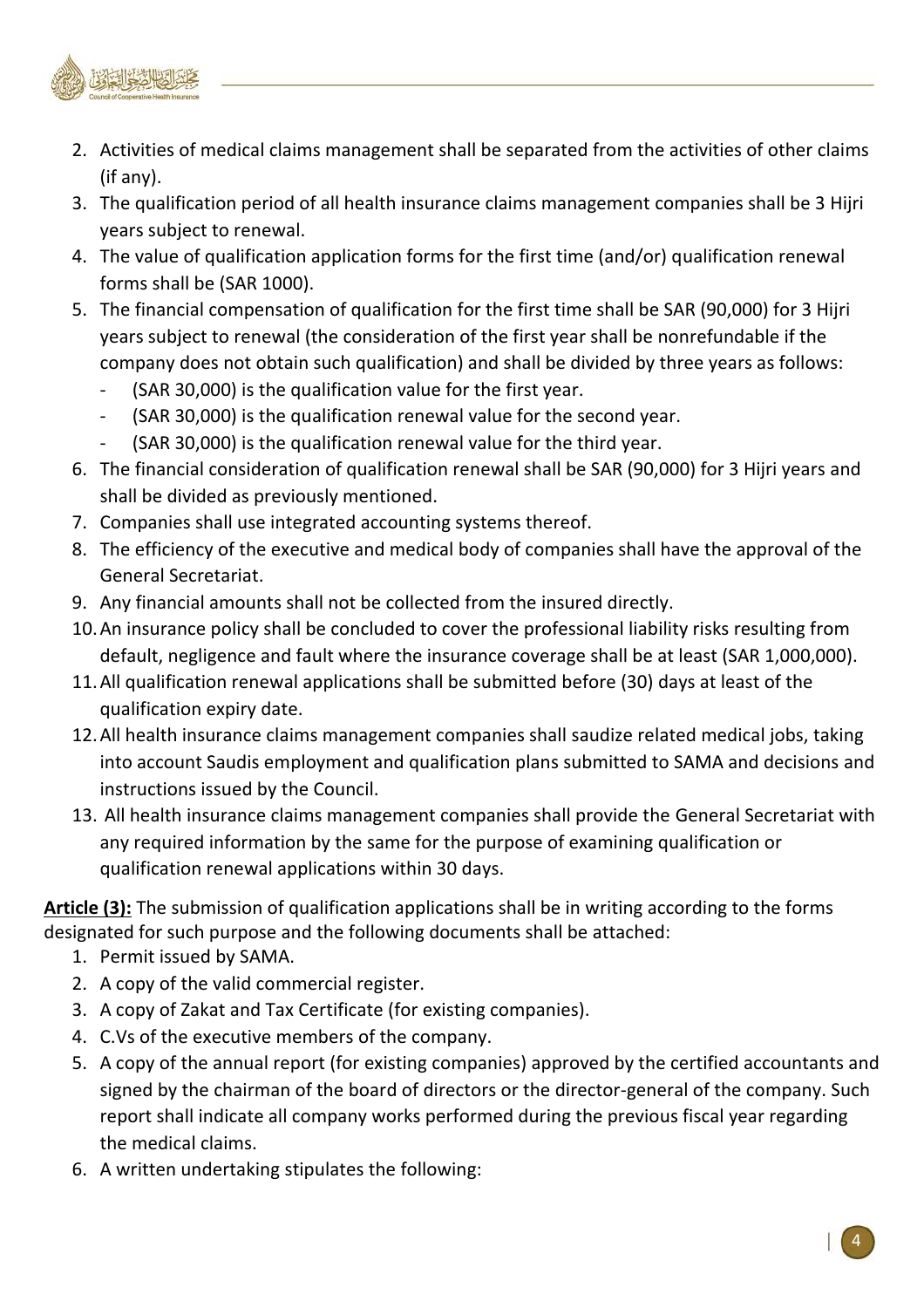

- A) There are no financial obligations on the company (for existing companies) with entities contracted therewith during the past 3 years inside (and / or) outside the Kingdom of Saudi Arabia.
- B) Comply with the internationally recognized professional standards in the field of practicing medical claims management.
- C) Adhere to quality standards of providing health services, which were issued by the Ministry of Health (MOH) and preserve of the insured's rights including facilitation of service provision and the security and confidentiality of patients and medical facilities information.
- D) Notify the General Secretariat of any change that may occur to the continuation of companies' activities (30 business days) before starting to make such change and being committed to paying the financial compensation and any entitlements to the Council on the due dates thereof.

**Article (4):** After meeting the conditions mentioned in Articles (2 and 3) of this Regulation, the procedures of qualifying health insurance claims management companies shall be done as follows: **First: First Time Qualification Procedures for 3 Hijri Years:**

- 1. Qualification forms shall be received, completed and value thereof which is (SAR 1000) shall be paid according to the form designated for such purpose.
- 2. The financial consideration of qualification application, which is (SAR 90,000) shall be paid according to the form designated for such purpose.
- 3. Companies shall submit qualification applications in writing to the Secretary-General of the CCHI according to the form designated for such purpose.
- 4. Companies shall be notified in writing by the General Secretariat of any uncompleted items (if any) within (15 business days) as from the date of submitting qualification applications.
- 5. The qualification application shall be considered and decided by the General Secretariat within a maximum of (90 business days) as from the date of "Application Completion".
- 6. Companies shall be notified in writing by the General Secretariat of the rejection or Postponement of qualification with clarification of the reasons thereof, and companies may submit qualification applications again.
- 7. Companies' qualification certificates shall be issued, registered and given registration numbers by the General Secretariat.
- 8. The announcement of companies that are qualified for the first time shall be made by the General Secretariat on the website of the Council.

## **Second: Procedures of Qualification Renewal for 3 Hijri Years:**

- 1. Qualification renewal forms shall be received, completed and value thereof which is (SAR 1000) shall be paid according to the form designated for such purpose.
- 2. The financial consideration of qualification renewal application, which is (SAR 90,000) shall be paid according to the form designated for such purpose.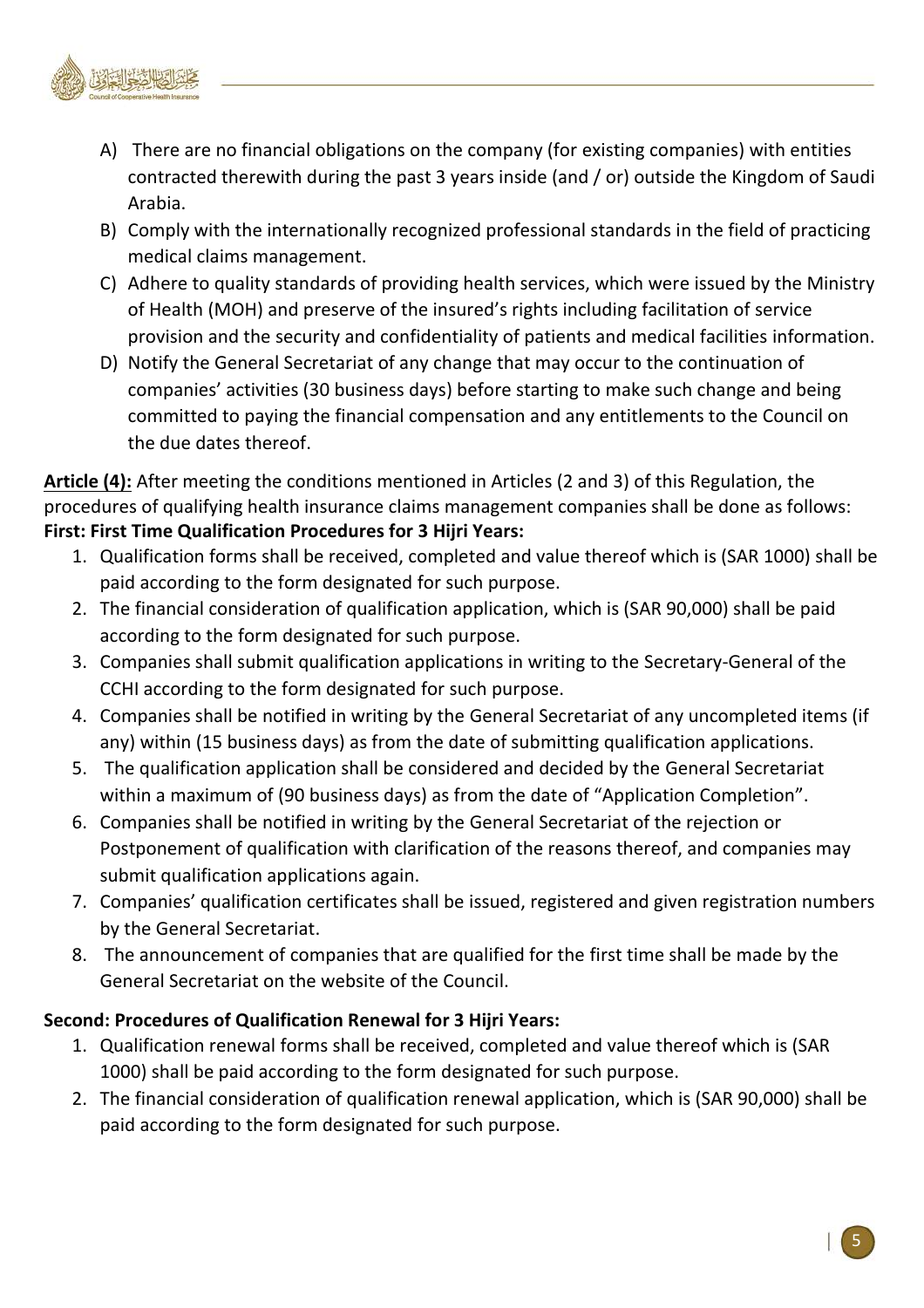

- 3. Companies shall submit qualification renewal applications in writing to the Secretary-General of the Council according to the form designated for such purpose 30 days prior to the expiry date of the qualification.
- 4. Companies shall be notified in writing by the General Secretariat of any uncompleted items (if any) within (15 business days) as from the date of submitting qualification renewal applications.

5. The qualification renewal application shall be considered and decided by the General Secretariat within a maximum of (90 business days) as from the date of "Application Completion", and the company shall have the right to practice activities thereof during such period.

6. Companies shall be notified in writing by the General Secretariat of the rejection or Postponement of qualification renewal with clarification of the reasons thereof, and companies may submit qualification renewal applications again after the grounds for rejection or postponement of qualification no longer exist.

7. Companies' renewal qualification certificates shall be issued by the General Secretariat.

8. The announcement of companies' qualification renewal shall be made by the General Secretariat on the website of the Council.

Article (5): The General Secretariat shall withdraw or suspend the qualification of health insurance claims management companies according to the following procedures:

1. Information related to withdrawal or suspending qualification shall be considered.

2. If there are observations on the performance of a health insurance claims management company made by the CCHI, warnings (with maximum of two times) shall be sent in written to the same within (30 days) as from the date of such observations on the performance of such company came to knowledge of and /or received by the General Secretariat. The health insurance claims management company shall respond in writing and meet the requirements of such observations on performance thereof within a maximum of (30 business days) as from the date of the first warning and within (15 business days) as from the date of the second warning.

3. The company's response shall be considered and submitted to the person who has the authority after meeting the conditions of withdrawing and suspending qualification.

4. The suspension period shall be specified in the decision text issued against the company according to volume, type and impact of observations on the performance thereof.

5. In the event of qualification withdrawal, the company shall pay any costs or compensation or consequential rights thereon.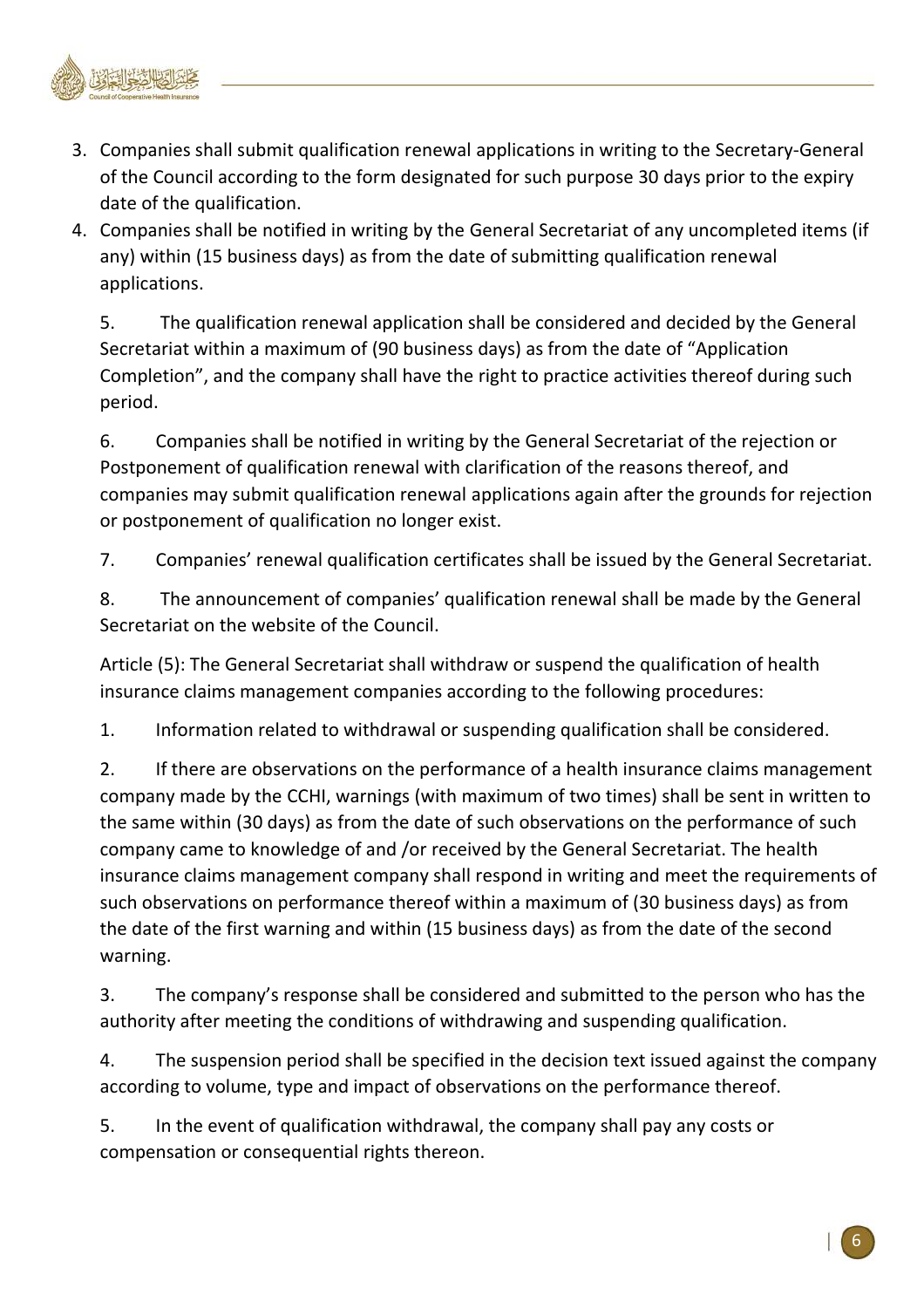

6. All qualified health insurance companies, accredited service providers, SAMA, Ministry of Commerce and Industry, and relevant entities shall be informed in writing of the decision of qualification withdrawal or suspension.

1. The decision of qualification withdrawal or suspension shall be announced on the website of the Council and local newspapers.

### **Chapter Three: Tasks and Works of Health Insurance Claims Management Companies**

**Article (6):** Health Insurance Claims Management Companies shall exercise the following main tasks:

- 1. Any works related to health insurance claims, which require the existence of specific specializations to examine and consider claims that arise and result in paying compensation to policyholders by the insurance company.
- 2. Any works related to managing and/or developing medical programs that are issued by health insurance companies/service providers and subject to the Cooperative Health Insurance Law as a minimum, as well as actuarial studies, training within the company's field of work, research, and/or any works that fall within the company's activity.
- 3. Estimate compensation resulting from the cost of the service for urgent cases provided outside the network compared to the actual cost of healthcare service provided within the network whether inside (and/or) outside the Kingdom of Saudi Arabia.
- 4. Perform financial settlement works of received and unreceived claims from service providers (and/or) insurance companies (and/or) policyholders.

**Article (7):** Follow up the issuance of medical claims by service providers, as follows:

- 1. Claims shall be received from service provision center (and/or) handed by patients or representatives thereof when having services outside the network.
- 2. Ensure that the provided service is covered within the insurance policy before issuing any claim.
- 3. Follow-up the submission of claims by service providers to health insurance claims management companies that are related to all healthcare services provided to the insured.
- 4. The completion of claims issuance procedures by service providers regarding healthcare services provided to the insured shall be followed up.

**Article (8):** Medical claims management companies shall have the right to conduct investigations if necessary (such as reviewing patient files in service provision centers) by a settlement technician (and/or) licensed physicians at health insurance claims management companies (and/or) insurance companies by using all possible means including official records of service providers, as stated in the Cooperative Health Insurance Law and Implementing Regulation thereof and instructions issued by the Council.

**Article (9):** Service providers shall claim dues thereof, which result from the treatment of beneficiaries, as agreed upon with medical claims management companies within a period that shall not exceed 90 days from the due date.

**Article (10):** if there is a violation committed by one of the parties, the party that is violated shall have the right to notify the General Secretariat thereof.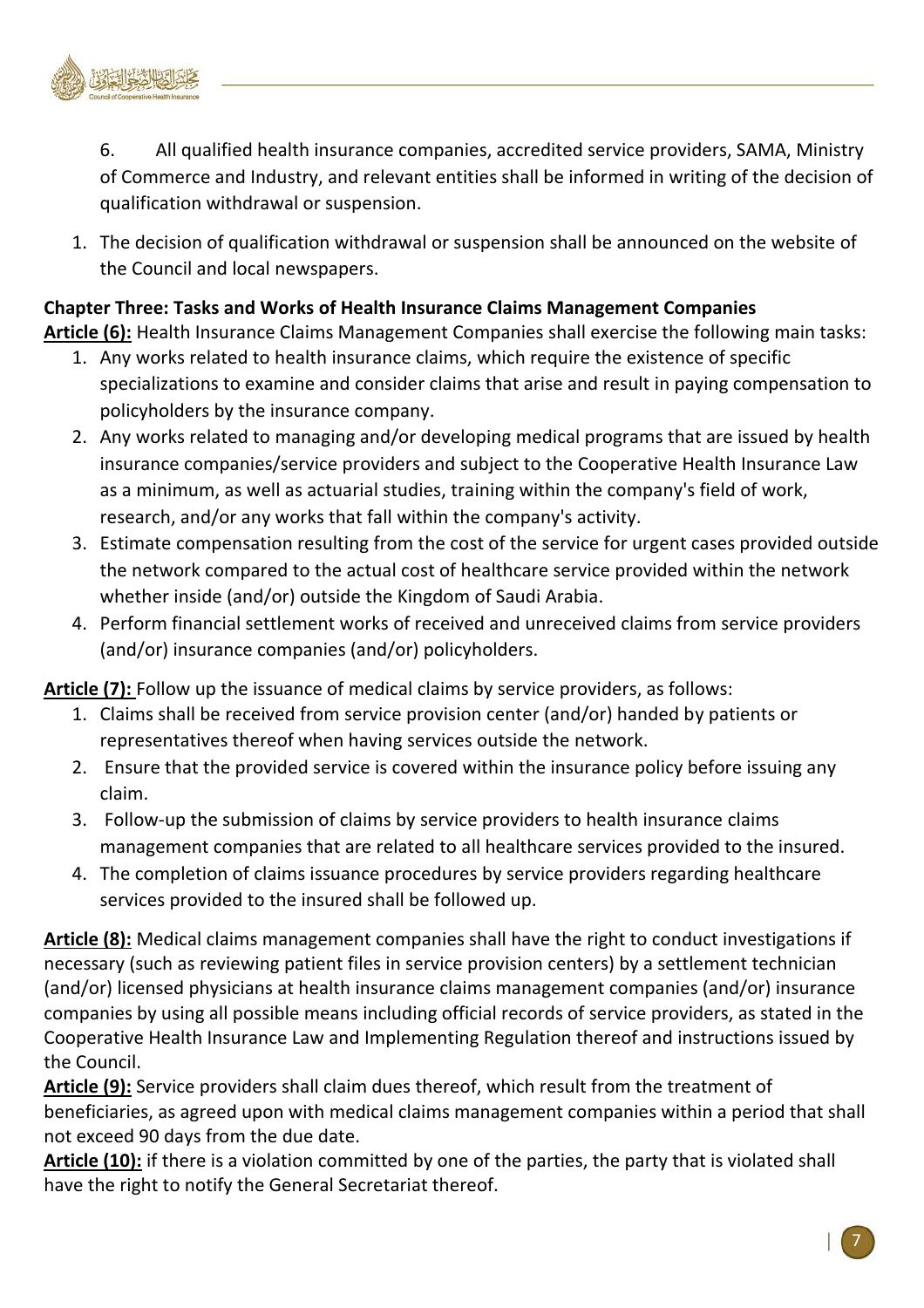

**Article (11):** Quarterly, semi-annual or annual statistical reports shall be prepared by health insurance claims management companies. Such reports shall clarify cost containment indicators of providing healthcare services as well as the total paid, postponed and in progress claims and the Council shall be provided with a copy thereof within (15 business days from the date of issuing thereof) and/or at any time the same is requested by the Council.

**Chapter Four: Rules of Practicing Works of Health Insurance Claims Management** 

**Article (12):** Practice works of health insurance claims management shall be the responsibility of claims management companies, which are authorized to operate in the Kingdom of Saudi Arabia and practice insurance claims settlement under the Cooperative Insurance Companies Control Law and qualified by the Council to practice health insurance claims management works.

**Article (13):** Any health insurance claims management company shall not be allowed to own (or equity participation) or operate any medical facilities or health insurance companies.

**Article (14):** Any health insurance claims management company may not sell and/or market health insurance policies, and shall conclude health insurance policies with health insurance companies qualified by the Council to have the insurance coverage stipulated in the policy for employees of health insurance claims management companies.

**Article (15):** The company shall be responsible for managing medical claims of a third parties regarding any compensation for insurance companies (and/or) beneficiaries from the policy issued by such insurance companies under a contract with health insurance companies.

**Article (16):** Health insurance claims management companies shall have the right to manage claims resulting from the following:

- A) Diagnosis and treatment at service providers, provided that beneficiaries shall bear the deductible/endured amount as stated in the policy (and/or) amounts that exceed the coverage limits.
- B) Financial amounts of necessary and urgent medical treatment costs if such costs are paid by a beneficiary directly, on the condition that insurance companies could not make such service available to the beneficiary urgently or refuse to make such service available to the same unfairly. The cost reimbursement to beneficiaries who paid the treatment cost shall be according to the limits stated in the policy and within limits paid by insurance companies to service providers at similar level.

**Article (17):** Health insurance claims management companies shall have the right to start managing medical claims as from the date of signing medical claims services management contracts (unless contracts specify anther date thereof).

**Article (18):** For the purposes of applying the Cooperative Health Insurance Law, health insurance claims management companies shall not be responsible for any claim to have healthcare services if such services are provided as a result of an accident happened at the place of work or arising of professional diseases that are included in the definition stated in the Social Insurance Law. If an insurance company provided such services, and turned out that the occupational hazards department at GOSI shall cover thereof, the insurance company shall claim GOSI to pay expenses paid by the same. Further, the health insurance claims management company may settle for the purpose of having such compensation by a written authorization from the insurance company.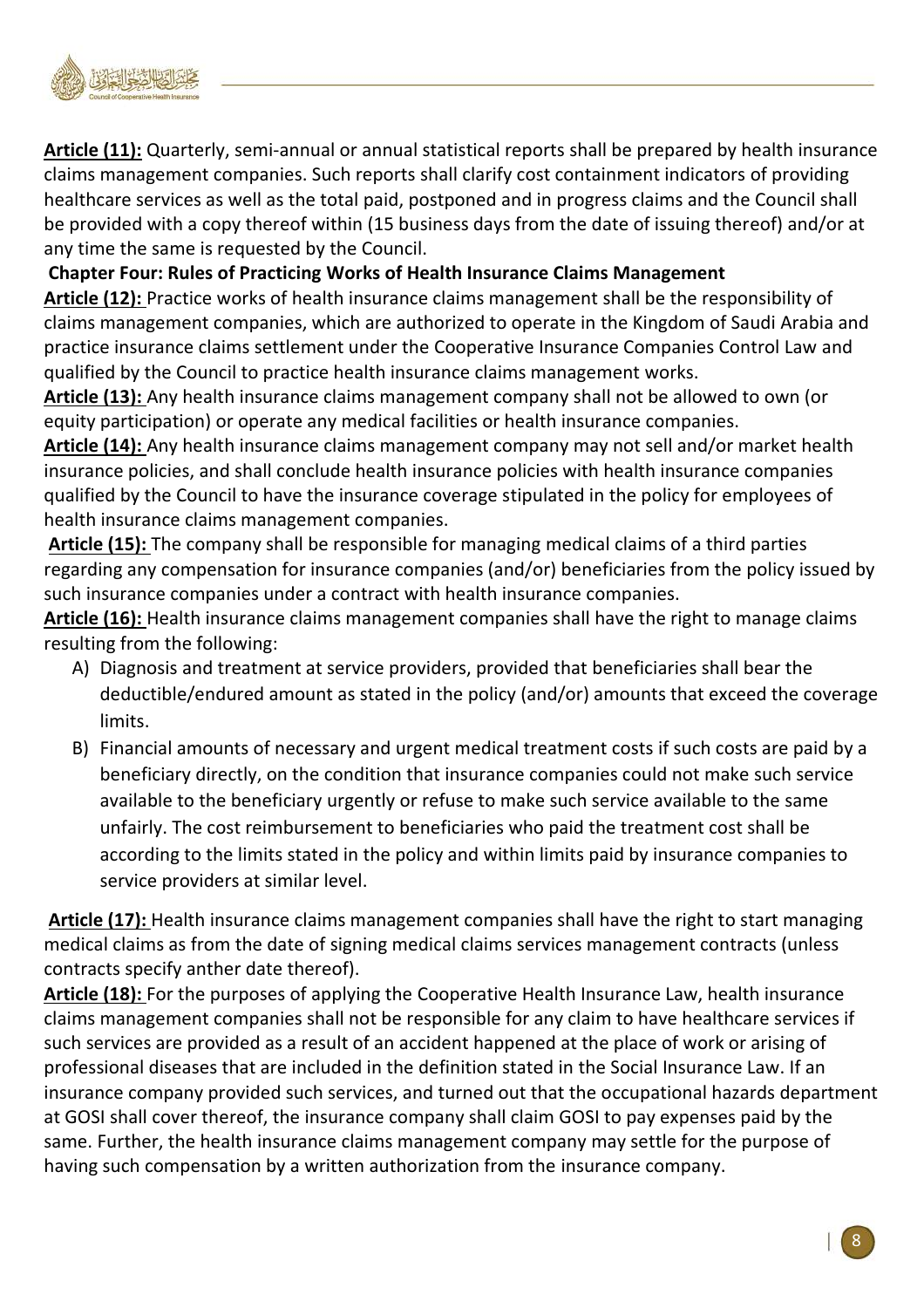

**Article (19):** Health insurance claims management companies shall complete compensation procedures within the limits complied with by insurance companies in providing services that are not included in the Social Insurance Law. If GOSI provides healthcare services to a person who has an insurance contract with an insurance company, although the latter is obliged to provide such services, such insurance company shall compensate GOSI for expenses that arise in this regard. **Article (20):** Health insurance claims management companies shall ensure that each beneficiary who benefits from medical services shall pay the deductible and endured amount under a bill of receipt issued by service providers as specified in the policy except in ambulatory cases and hospitalization. Further, medical service providers may not waive the co-payment amount according to the policy type, and health insurance claims management companies shall report any service provider that violates thereof.

**Article (21):** Qualified health insurance claims management companies shall:

1. Adhere to the insurance coverage and benefits according to the health insurance policy.

2. Conclude medical claims services management contracts with any of qualified health insurance companies and accredited healthcare service providers by the Council for the purposes of managing and settling medical claims only.

3. Provide services in accordance with generally accepted professional and ethical standards that comply with acceptable and recognized modern medical methods, taking into account the progress achieved in medicine field. Health insurance claims management companies may not manage services that do not comply with the above-mentioned.

4. Medical procedures shall be limited to what is required by necessary treatment need to complete the task.

5. Comply with procedures related to maintain quality issued by the Healthcare Services Council when health insurance claims management companies review documents and records related to compensation resulting from accredited service providers' network and contracted with qualified insurance companies.

6. Health insurance claims management companies shall settle any dispute that may arise between the same and contracted parties regarding any medical claim within a maximum of (30 days) from the due date of such claim, provided that the provision of service to the insured shall not be affected. Further, the General Secretariat may be referred to within such period (and/or) at any time.

7. Comply with the procedures of removal, addition and cancelation of the insured by insurance companies, taking into account instructions and decisions issued by the Council in this regard.

Article (22): The obligations of health insurance claims management companies shall end by the expiry (and/or) termination of medical claims services management contracts, (and/or) by the end of insurance coverage and all claims shall be definitively settled even after the expiry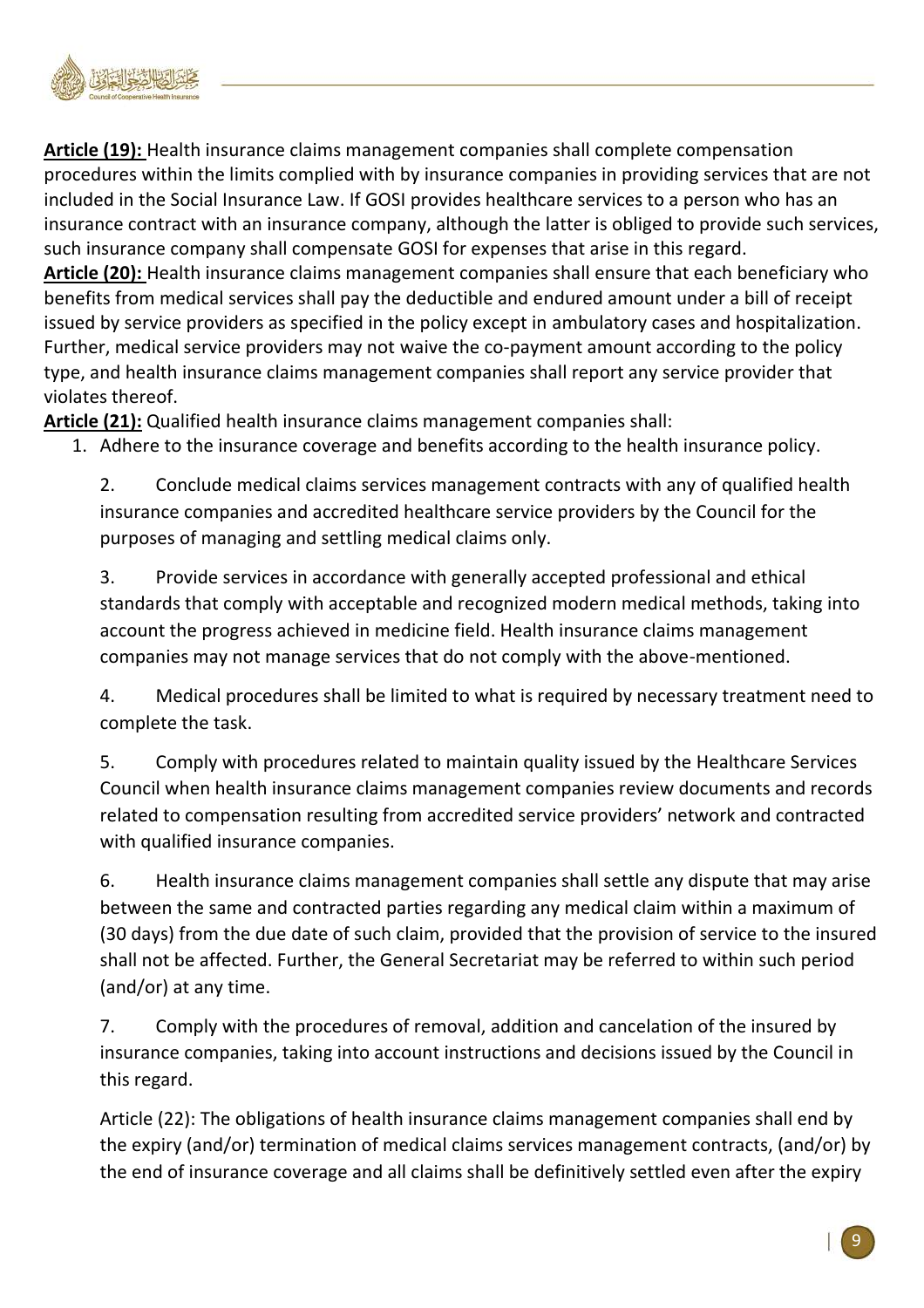

of insurance coverage as set out in the Cooperative Health Insurance Law and Implementing Regulation thereof and provisions of this Regulation.

Chapter Five: Overseeing Health Insurance Claims Management Companies

Article (23): The Council shall be responsible for overseeing the compliance of health insurance claims management companies with the Cooperative Health Insurance Law and Implementing Regulation thereof, and ensuring that such companies as well as all parties to the relationship of health insurance perform tasks and responsibilities assigned thereto in accordance with this Regulation.

**Article (24):** The Council shall have the right to request (and/or) review any information (and/or) data from health insurance claims management companies regarding all work matters related to health insurance, concerning employers (and/or) beneficiaries (and/or) service providers, as well as concluded contracts with insurance companies.

**Article (25):** SAMA shall inform the Council in writing of any observations on health insurance claims management companies qualified by the Council or vice versa.

**Article (26):** The Council shall have the right to make reservation or object to any of officials and CEOs at health insurance claims management companies within the jurisdiction of the Council and notify SAMA and relevant entities of violations.

**Article (27):** The Council shall be entitled to use the information mentioned in Article (26) of this Regulation where it shall be used for the following purposes only:

- 1. Examine applications submitted by health insurance claims management companies for the purposes of qualification.
- 2. Check the compliance with instructions issued by the Council.
- 3. Pursue any violations of obligations arising from managing and settling medical claims between health insurance claims management companies, service providers and beneficiaries from insurance coverage.
- 4. Within the framework of examination procedures of complaints submitted regarding a decision taken by a health insurance claims management company.
- 5. Within the framework of procedures of considering and taking action on violations in accordance with Article (14) of the Law.

**Article (28):** The Council may suspend or withdraw the qualification of health insurance claims management companies if the same violate the requirements of qualification. In case of qualification suspension or withdrawal, such health insurance claims management companies shall be responsible for paying any costs or compensation.

**Article (29):** The financial consideration of the CCHI for supervising the application of the Cooperative Health Insurance Law shall be (1%) of the total commission (and/or) company remuneration for each signed contract with health insurance companies according to reviewed financial statements of previous year.

**Chapter Six: Regulation of All Relationships between Parties to the Relationship Specified in Article (1)**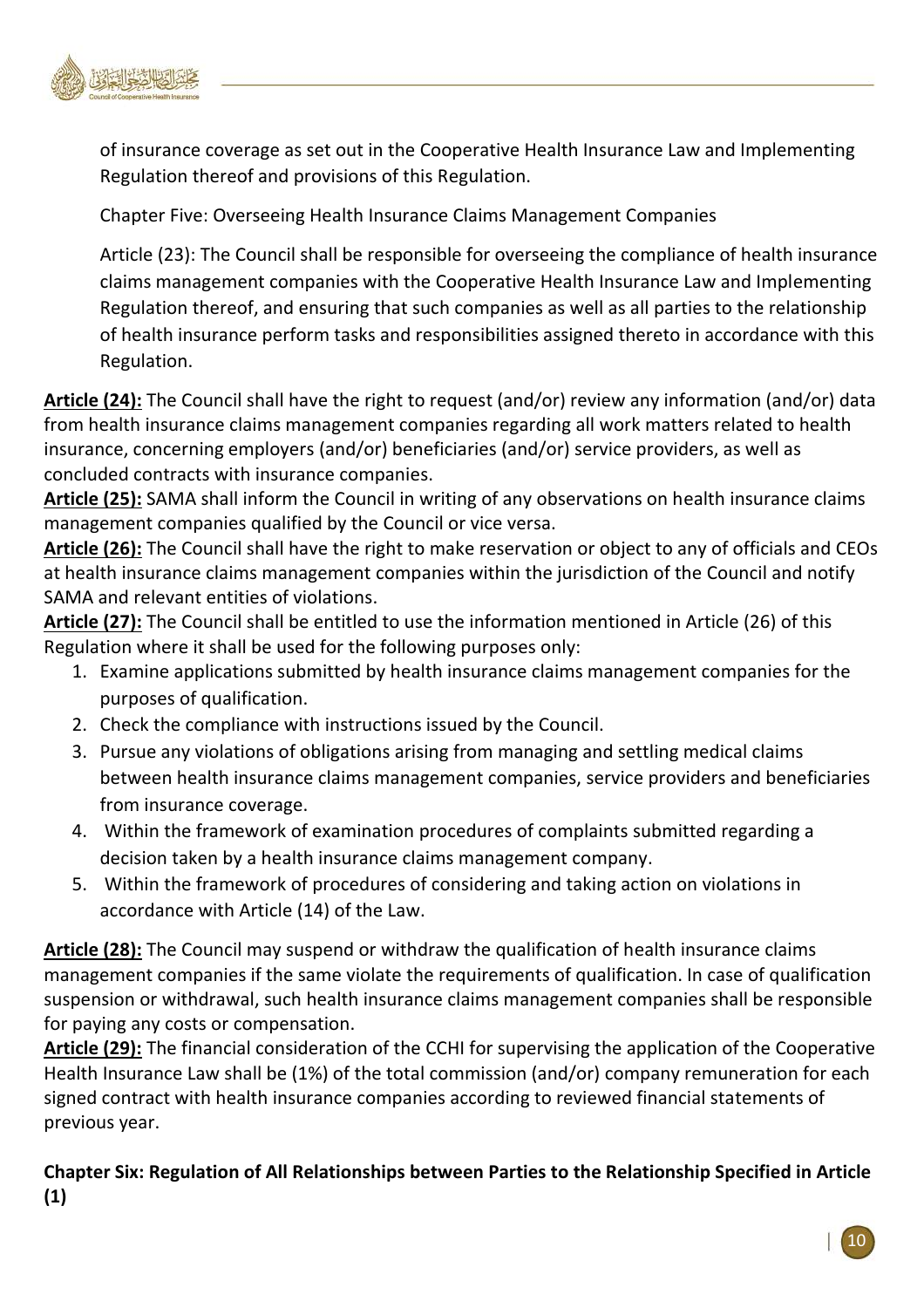

**Article (30):** Health insurance claims management companies shall provide insurance companies and service providers with all required data to finish claims and settle dues. If health insurance claims management companies have reasonable justifications to doubt the validity of such information, the same may refer such matter to the Council to verify it.

**Article (31):** Health insurance claims management companies shall be responsible if any of employees thereof practices fraud, abuse or forgery when performing tasks thereof.

**Article (32):** Health insurance claims management companies shall, when concluding contracts of medical claims services management with insurance companies and service providers, take into account the following:

- 1. The insurance company shall be qualified by the Council.
- 2. The service provider shall be licensed by MOH and accredited by the Council.
- 3. The health insurance claims management company shall be qualified by the Council.
- 4. The contract period shall be one year subject to renewal upon the agreement of contracted parties, and health insurance claims management companies shall notify the General Secretariat of the renewal in writing within a maximum of (30 days) from the contract renewal date.
- 5. All healthcare service rates shall be subject to what is approved by the Healthcare Services Council in the Kingdom of Saudi Arabia.
- 6. Full compliance with the provisions of the Cooperative Health Insurance Law and Implementing Regulation thereof, Labor and Social Insurance Laws and other relevant laws.

**Article (33):** Service providers, health insurance claims management companies and insurance companies may terminate health insurance claims management contracts therebetween with being committed to the conditions set out in such contracts and shall notify the General Secretariat of such termination in writing within (7 days from the termination date).

**Article (34):** Health insurance claims management companies shall hire individually or collectively physicians with specialist degree and above who are licensed by the Saudi Commission for Health Specialties to verify treatment requirements within the limits of cost effectiveness during treatment of one of beneficiaries. Further, the preference in hiring such physicians shall be given to Saudis. **Article (35):** The concerned physicians who work for health insurance claims management companies shall be professionally independent and shall, in opinions thereof, only subject to medical requirements in performing oversight tasks. In addition, such physicians may not interfere in medical treatment or treatment of beneficiaries.

**Article (36):** Service providers, beneficiaries and insurance companies shall provide physicians, who work for health insurance claims management companies, with all required information and make all required documents available to the same in order to perform oversight works according to the provisions of Article (34) of this Regulation. Further, such physicians may have access to hospital wards, medical supervision offices and medical records of licensed hospitals in which beneficiaries had/ still have treatment, when necessary, to perform oversight tasks assigned thereto in coordination with concerned hospitals and the General Secretariat of the Council.

**Article (37):** Beneficiaries shall be checked on by legally licensed physicians hired by insurance companies or claims management companies accredited by the Council, if necessary, and concerned companies shall bear the cost of examination.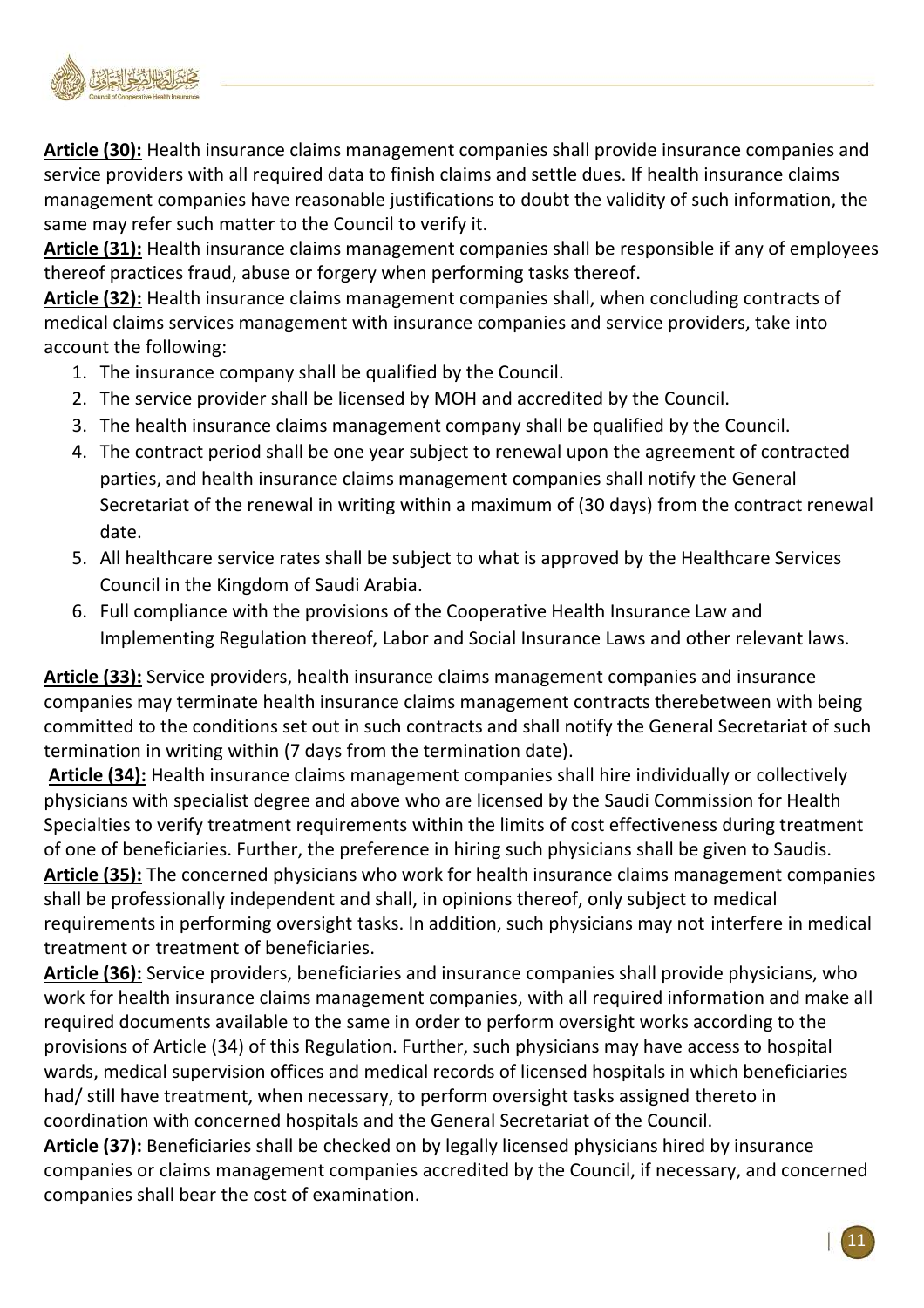

**Article (38):** Beneficiaries shall review with any of initial healthcare facilities or physicians working within the network of service providers accredited thereof, and the referral to specialists or hospitals shall be by a decision from the general practitioner.

**Article (39):** Hospitalization compensation shall be limited to cases in which beneficiary's treatment at outpatient clinics is insufficient, and in such case, the same shall benefit from one-day surgeries or treatments. If a beneficiary reviews with a hospital other than the hospital specified in referral papers, the same shall bear the difference in treatment cost.

**Article (40):** Financial settlements between the contracted parties shall be according to the Cooperative Health Insurance Law, and regulations and instructions issued by the Council, taking into account the following:

- 1. Procedures of collecting medical claims management dues shall be upon the agreement between insurance companies, health insurance claims management companies and service providers with adherence to decisions and instructions issued by the Council.
- 2. The insurance company shall pay the dues of health insurance claims management companies and insurance companies shall be primarily responsible for paying such dues according to the agreed payment arrangements with adherence to this Regulation.
- 3. If the insurance company does not pay the dues of health insurance claims management companies, the latter shall have the right to terminate the medical claims services management contract concluded with such insurance company.
- 4. All commissions and discount rates agreed upon with insurance companies shall be included within the resources of health insurance claims management companies with adherence to the provisions of the Cooperative Health Insurance Law and Implementing Regulation thereof.
- 5. Health insurance claims management companies shall complete the procedures of paying dues of service providers in a period that shall not exceed (60 days) from claims receipt date.

## **Chapter Seven: Penalties and Settlement of Disputes**

**Article (41):** The Committee for Considering the Violations of the Cooperative Health Insurance Law constituted under the text of Article (14) of the Law, shall consider all violations that arise from the relationship between health insurance claims management companies and beneficiaries, policyholders, insurance companies and service providers.

**Article (42):** Any fine shall be applied to the company by a decision from His Excellency/ the Chairman of the Council according to the following:

- 1- The fine of not submitting the qualification renewal application within a maximum of (30 business days) from the expiry date of the previous qualification shall be (SAR 25,000), and qualification shall be suspended after (60 business days) from the expiry date of the previous qualification without the submission of the qualification renewal application.
- 2- In case of submitting the qualification renewal application after a decision of suspending qualification is issued, the fine shall be (SAR 25,000) at least and shall not exceed (SAR 90,000) according to what the Chairman of the Council sees based on the circumstances that lead to the qualification suspension. Further, the qualification suspension decision shall not affect the obligation of the company.